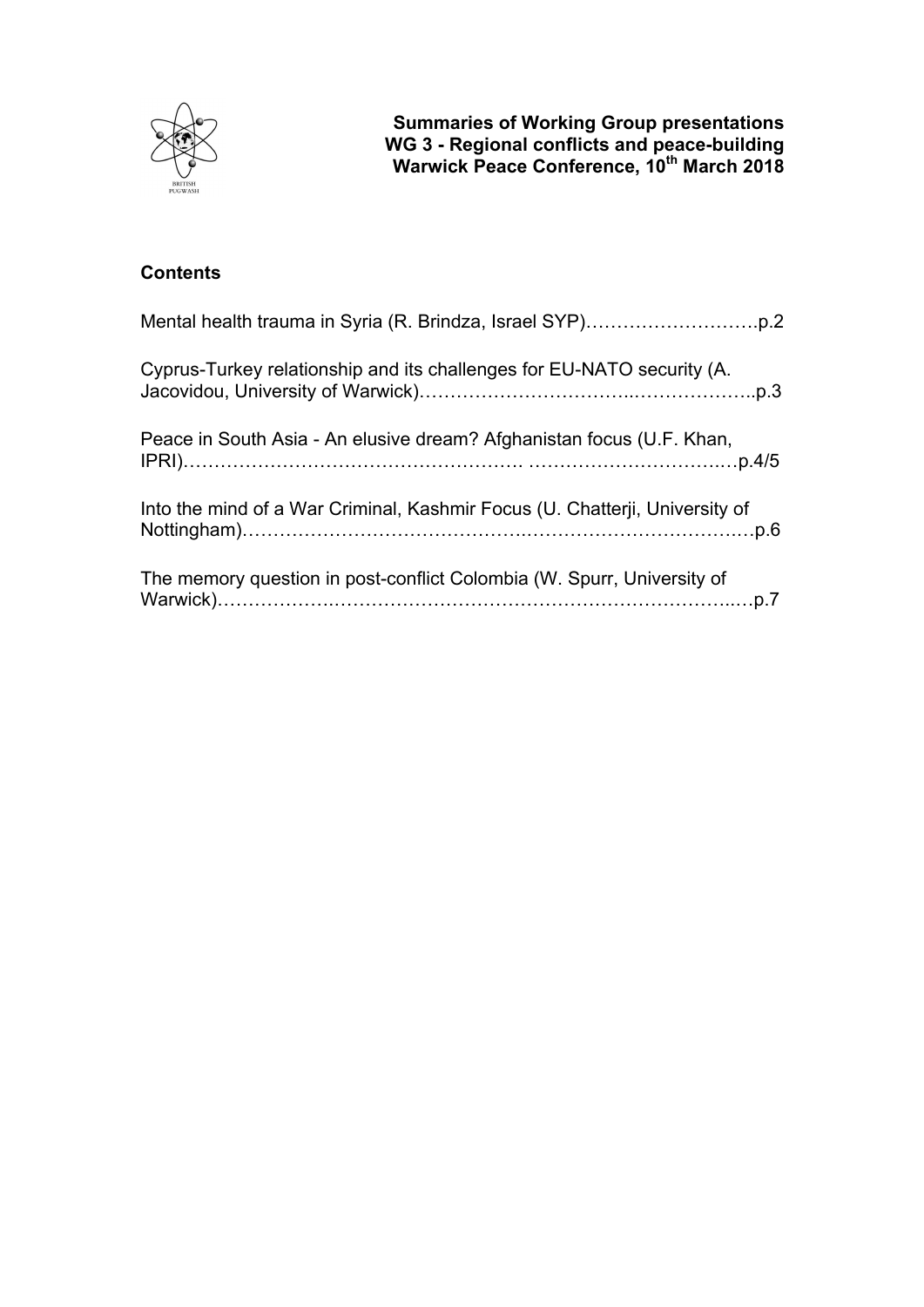## **Presentation 1: Mental health trauma in Syria Rebecca Brindza (Israel SYP)**

Rebecca's presentation provided a glimpse into the grave mental health situation in Syria and brought rise to questions on what this situation may mean for the country's future. She examed past and present mental health trends and traumatic stressors in Syria as well as global mechanisms for mental health service provision and support.

In the four decades prior to the onset of the Syrian Civil War, state spending priorities and cultural beliefs created a mental health vacuum in Syria. Parallel to such were traumatic stressors before and amid the conflict including, among others, a five year drought, near constant socio-political strife, violence, forced displacement, and the destruction of essential infrastructure. Her research examined how this long term neglect in state service provision and socio-cultural acceptance alongside these stressors enveloped into the current situation of protracted internal insecurity and vulnerability for Syrian civilians— a phenomenon that has ultimately left half of the population in need of mental health and psychosocial support.

She argued that the global community has largely ignored these signs of a large scale mental health crisis inside Syria, despite the general consensus that exposure to the traumatic stressors so negatively impact the psyche and compromise an individual's ability to function normally, as well as exacerbate the risk for maladaptation for a indefinite period of time. Instead, she asserts, for six out of the seven years of conflict, global awareness and service provision has consistently focused on the mental health needs of refugees and largely ignored those of the millions of individuals remaining in Syria. Moreover, she argued that recent civil society efforts to provide mental health service provision and support have fallen short. On the one hand, while humanitarian operations seeking to provide medical care in Syria have made leaps and bounds, the much needed provision of parallel psychological first aid has been sparse. On the other, the WHO's Mental Health Gap Programme, which aims to provide mental health services in countries with little to no existing infrastructure, is inherently flawed when it comes to dealing with situations of protracted conflict, as the programme lacks a comprehensive framework for dealing with Trauma-Related Disorders.

In looking forward, she advocated for the need for greater international acknowledgement and research of trauma-related mental disorders, especially that which takes into account situational and repetitive traumas as well as cultural differences in presentation. This may include revising the WHO Mental Health Gap Programme to include a section dedicated to trauma-related disorders with specific tactics geared for different cultural presentations of trauma. Second, establishing a protocol for psychological grace periods (PGPs) following violent events would adequately provide humanitarian personnel the ability to come in and deliver psychological first aid (PFA) to the affected community. Such PGPs could be set up in parallel to truces when common humanitarian aid is delivered. Third, is the need for better training and greater funding for PFA among all humanitarian organizations acting in conflict zones. Fourth, the need to constructively address the stigmas surrounding mental health health and trauma in Arab societies in a way that supports community resilience. In looking at the Israeli model of emergency mental health infrastructure, tactics may involve establishing Community Stress Centers within safe zones in Syria that are separate from traditional medical facilities as well as the creation of a global coalition of Arab mental health care professionals to provide direct mental aid to patients, to educate and train intervention teams, and to promote resilience among victimized Arab populations across the world.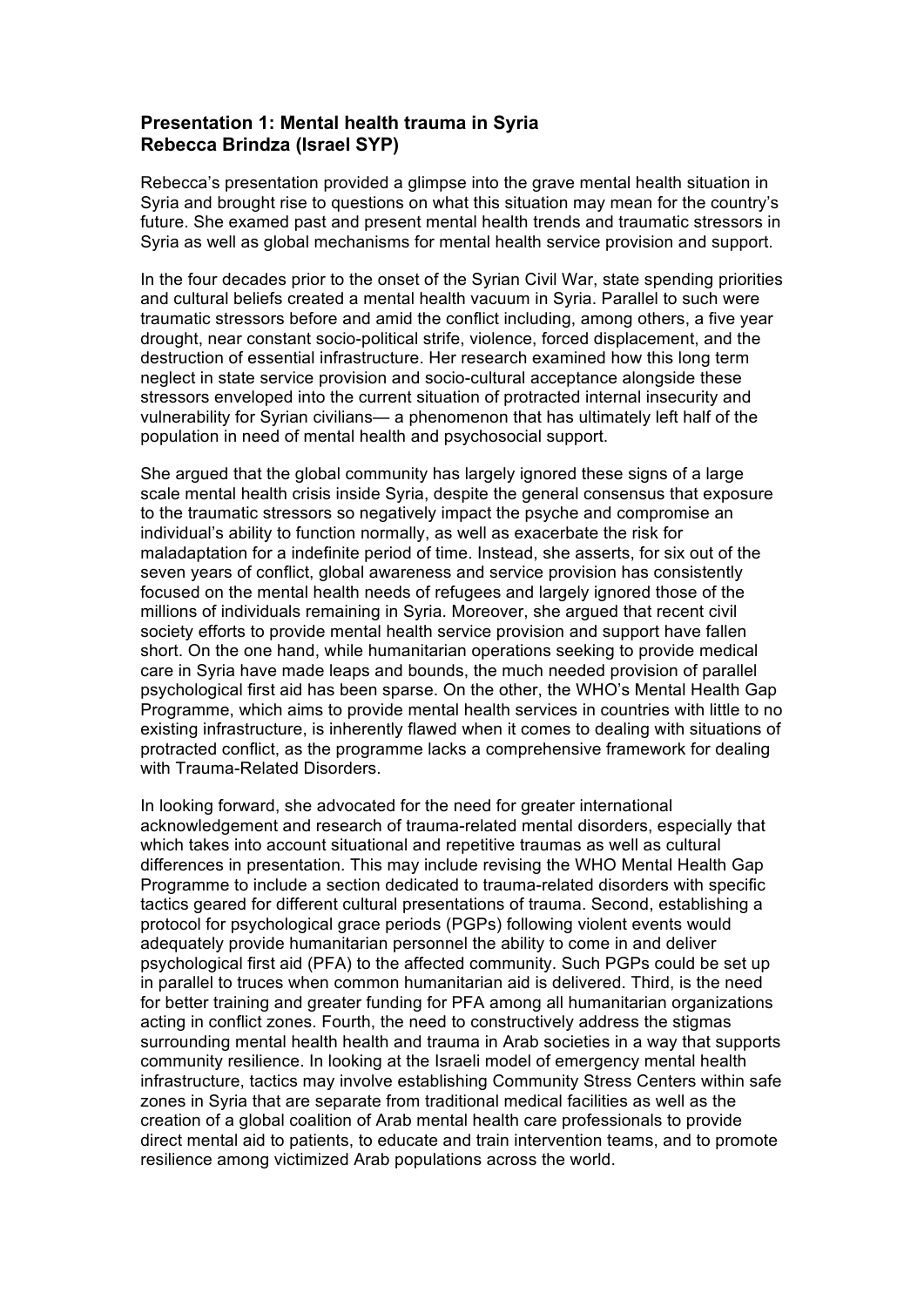## **Presentation 2: Cyprus-Turkey Relationship and its Challenges for EU-NATO Security, Angeliki Jacovidou, University of Warwick**

Following a brief explanation of what the "Cyprus Problem" entails, the presenter moved on to discuss how this issue between Cyprus and Turkey influences security within the international sphere. Cyprus and ally nation Greece are European Union (EU) member states, while Greece and Turkey are members of the North Atlantic Treaty Organisation (NATO). Taking into account that the nations involved in the on-going conflict are also part of two of the main guarantors of international security: the EU and NATO, the author explained the various complications that arise which bring cooperation and collaboration among the two institutions to a halt.

As of 2004, NATO and the EU have not held any formal meetings, a phenomenon that various scholars credit to the "participation problem." Essentially, the "participation problem" refers to the various policies and principles that each of the two aforementioned institutions have in place, ultimately blocking them from formally meeting and collaborating. Referring to the multiple instances where Cyprus and Turkey veto collaborating with one another, and ultimately stopping the two establishments from working together, it becomes apparent how the "Cyprus Problem" hinders international security. The author also referred to the effects that the conflict in Cyprus has on the EU independently from NATO, and vice versa. This was done in an attempt to illustrate the magnitude of the issue in comparison to the attention that it receives from the international community.

Finally, particular focus was granted to the discussion of current developments concerning the island of Cyprus and the conflict. More specifically, it was mentioned that discovery of natural gas in Cyprus' Exclusive Economic Zone (EEZ) resulted in additional tension among the nations involved: Cyprus, Turkey and Greece, as opposed to acting as a unifying factor as optimistic analysts had hoped for. Discussion of how Turkey threatening Italian and French companies over the natural gas found in Cyprus surfaces further complications among the EU member states and NATO member Turkey, creating friction between the two establishments. Moreover, the presenter mentioned that since Greece, Italy and France are all NATO member states as well as EU members, tension from within NATO itself hinders co-operation among its members and consequently, security.

It was emphasized that the "Cyprus Problem" is certainly not the only issue hindering co-operation among the EU and NATO, ultimately challenging the establishment of security measures. Instead, the presentation discussed how this particular issue contributed to already existing issues among the two institutions. Finally, the author discussed the extent to which the possibility of escalated tension exists in contrast with the minimum attention and literature provided by both institutions concerning the conflict.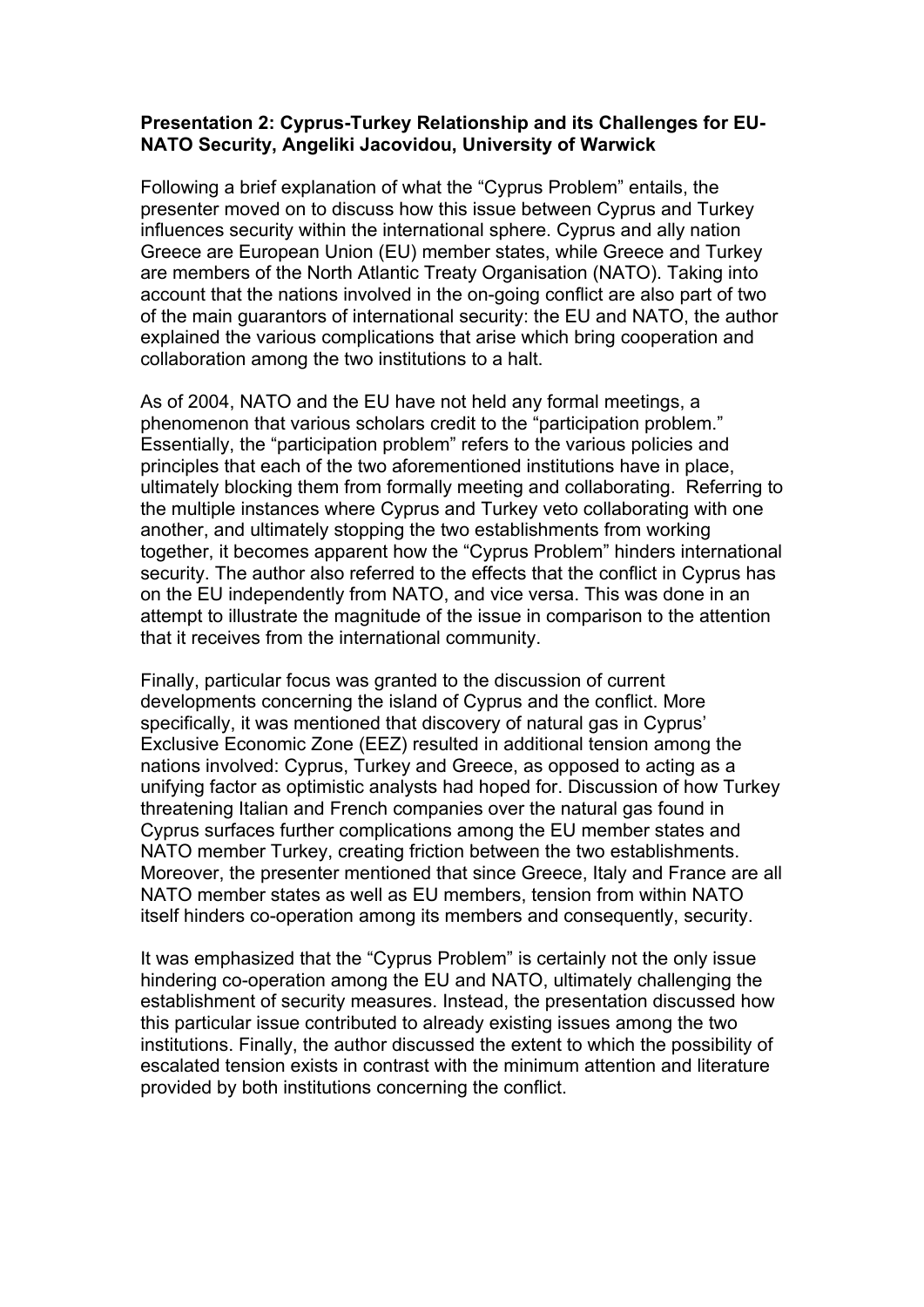### **Presentation 3 - Peace in South Asia – An elusive dream? (Afghanistan Focus), Umar Farooq Khan, Islamabad Policy Research Institute**

South Asia is at an inflection point currently. The region has been marred by geopolitics that primarily center around the Pakistan-India hostility, the Afghanistan quagmire and intra and interstate terrorism. On the other hand, there are silhouettes of new emerging geo-economic trends in the region. Economic ventures such as the China-Pakistan Economic Corridor (CPEC), Turkmenistan-Afghanistan-Pakistan-India (TAPI) gas project, Iran-Pakistan-India (IPI) gas pipeline are a manifestation of these geo-economic trends.

In Afghanistan, new peace offers have been made by both, the Taliban and the Afghan government. The Afghan Taliban have made renewed offer of negotiations with the United States followed by Afghan President Ashraf Ghani proposing peace talks with no preconditions, a ceasefire, prisoner swaps and recognizing the Taliban as a political party. It is important to analyze the current state of affairs in Afghanistan to contextualize these latest overtures.

First, the Afghan Coalition Government has had its own fair share of internal issues. Even in 2014 when the coalition government was formulated, it took more than one year to make the cabinet and get approval from the Parliament. Afghan National Security Forces (ANSF) has been unable to restore the write of the government. They are still heavily dependent on the US for training, equipment and for provision of air support in operations against terrorists. Presence of "ghost soldiers" and desertions are also common in the police and army. Second, increasing influence and control of Taliban in Afghanistan is another reality. According to a recent BBC report, the Afghan government only holds 30 percent of the country. In the rest of Afghanistan, home to 50 percent of the Afghan population, the Taliban have at least one "open and active physical presence." Incapacity of the Afghan government to fulfill its promises to the Afghan government has also presented the Taliban as an alternative. The Taliban aspire to be a political interlocutor in Afghanistan and have a following amongst the people. For instance, during the month of Ramadan in Kunduz last year, the Taliban would fight the Afghan forces during the day and provide food to the local people during Iftar time in the evening. However, the rebellion is not as united as it once was. There are clear divisions amongst the different ranks of the Taliban since the death of Mullah Omar.

Furthermore, role of the United States has been problematic to say the least. There seems to be no long term strategy. The U.S. approach is more tactical whereby decisions are taken on case to case basis. According to the Human Rights Watch, the U.S. has given preference to short-term security and political gains rather than pursuing policies which would bring sustainable peace and development. This has led to collaborations with war lords. Also, the military surge has had its own blowback. According to the United Nations, in the first nine months of 2017, at least 38 percent of civilian deaths were due to bombing by international forces.

A lot of the blame for Afghanistan's current ills is put on regional actors such as Russia, Iran and Pakistan. But these allegations are often based on simplism and omissions of important facts. For instance, Pakistan's interests in Afghanistan are still seen through the lens of seeking strategic depth. However, this concept has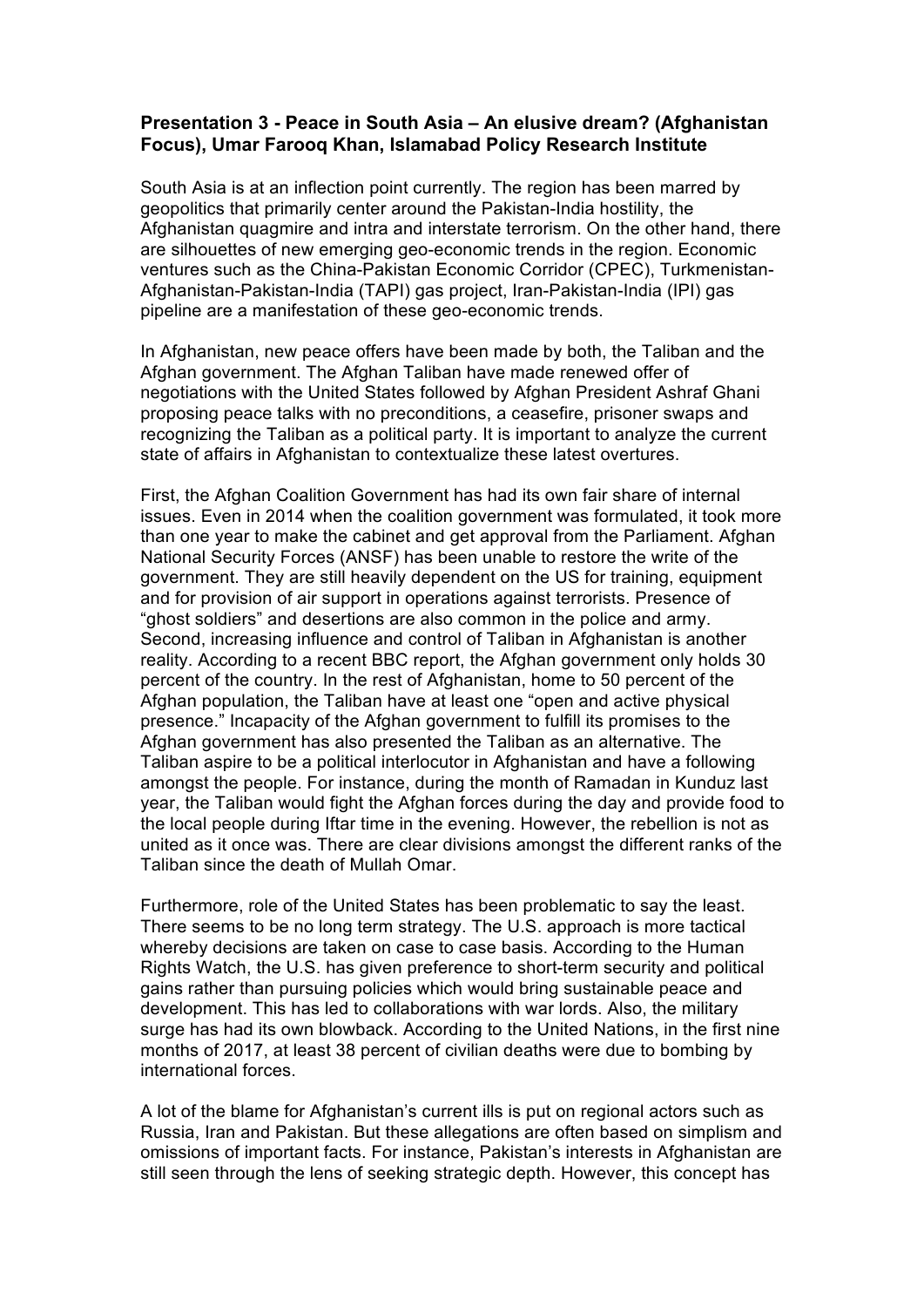become outdated and lost its relevance since reaching of nuclear parity in subcontinent after 1998. Pakistan now views the conflict in Afghanistan through the lens of its own insurgency. Also, it's important to look at the historical security dilemma which has existed between Afghanistan and Pakistan impaired by border issues, ethnic considerations which has made bilateral cooperation difficult.

To ensure that the region can fully realize the dividends of the abovementioned economic ventures, geopolitical bottlenecks will need to be addressed. With regards to Afghanistan, a negotiated political settlement which is Afghan-led and Afghan-owned is the way forward.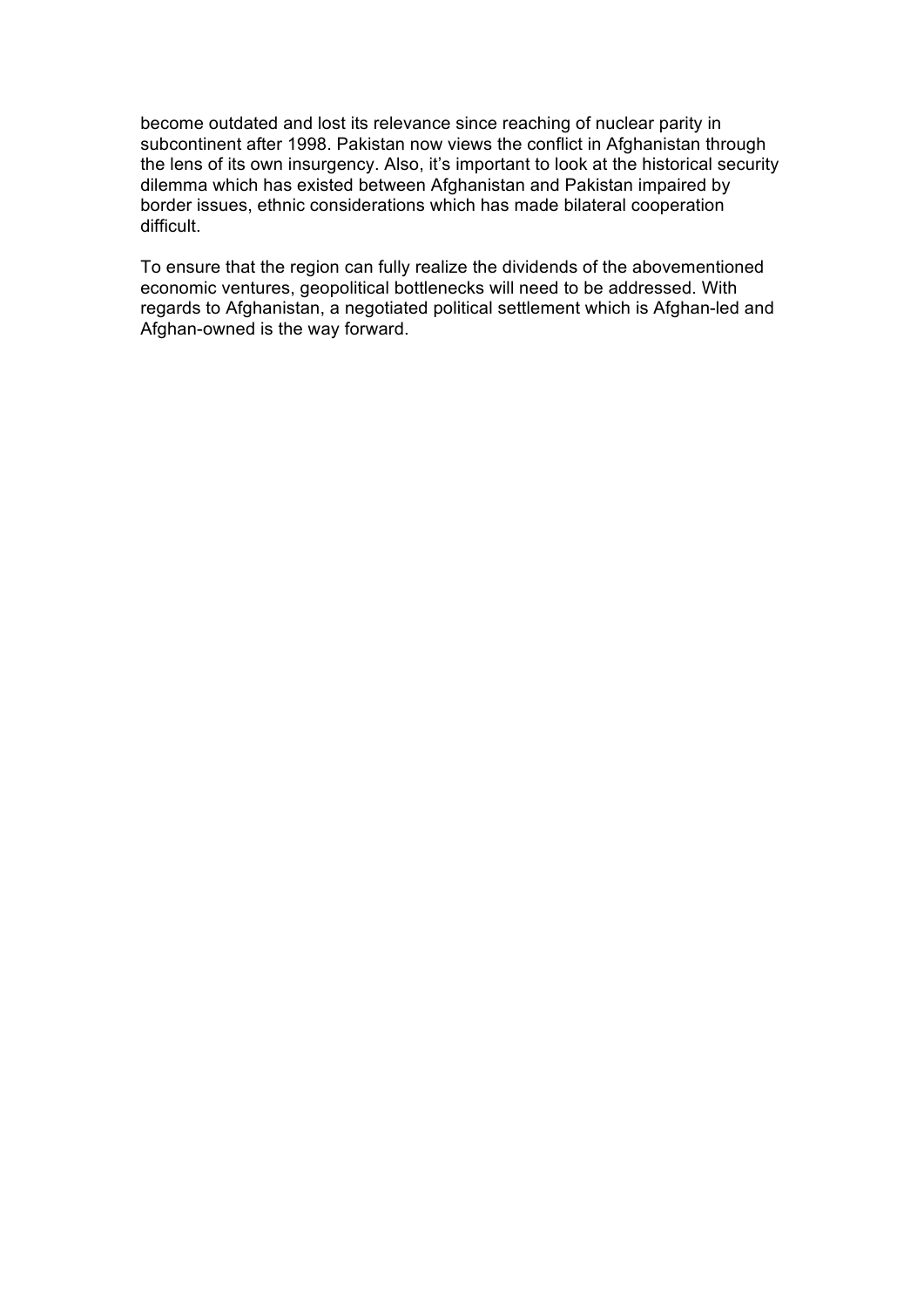## **Presentation 4 - Into the mind of a War Criminal (Kashmir focus) Ujjaini Chatterji, University of Nottingham**

On April 9 2017, Major Gogoi, tied Farooq Ahmad Dar to his jeep and took him around several villages for five hours. The Kashmiri civilian was allegedly beaten before being taken around as human shield, bearing a sign, pinned to his chest, saying, '*this is the fate that will befall stone throwers*'. The acts of Major Gogoi, despite being forbidden by the Geneva Convention 1949, won him several accolades and an award. The Indian media applauded his bravery.

Ujjaini Chatterji had read about the Kashmir conflict when she was fourteen years old. Yet, her presentation on the psychology of a war criminal, with a particular focus on Kashmir, was an unfinished one. In fact, her speech was not even intended to have a definite end.

Her slides began with a striking painting, tiled 'War Dance', by Indian artist Mayura Priyan. War Dance is the unabashed representation of the grotesque and ruthless realities of every conflict zone. And thus, Ujjaini recounted, the dichotomies of a young Kashmiri boy, who grew up in Kashmir and lived in India through its years of changing political climate. 'Fayazabad 31223', is that shattering narrative of Hilal Bhat which describes the realism of every hostility. Like Farooq Ahmad, Hilal Bhat, is one of those millions, who were destroyed by the military occupation of over 700,000 Indian soldiers in the most militarized zone in the world. Yet, this presentation was about neither of them. This presentation was about Major Gogoi and the increasing number of army suicides in Kashmir.

The presentation delved into the perspectives and psychology of a soldier who commits war crimes. Ujjaini's particular reference was, the book, 'An intimate History of Killing', by Professor Joanna Bourke', and the experiences and circumstances of Lieutenant William L. Calley in the My Lai massacre. The discussion raised the question about the applicability of International Humanitarian Law. From the Geneva Conventions of 1864 to the complex web of over thirty documents, IHL is an interesting academic topic. However, in ruthless circumstances, where the military enjoys absolute power and States encourage brutalities, humanitarian laws rarely find scope for practice and implementation. In fact, it is nearly impossible to collect evidence and predict the happenings during hostilities with precision. Therefore, the darkest accounts of human degradation not only feed the conditioned military perception of bravery but also satisfies the society and media with their need for sadistic and voyeuristic sensationalism. Under the circumstances, even the military falls prey to political objectives.

Ujjaini concluded that the presentation was unfinished. It was not an end in itself. The conversation was only a means to end the ferocious 'War Dance'. Civil societies like the British Pugwash had a great role to play in educating the militarily on International Humanitarian Law, International Criminal Law and to normalize emotions through psychiatric and emotional support. Military trainings should focus on the emotional development of the soldiers instead of trivializing sensitivity to human sentiments.